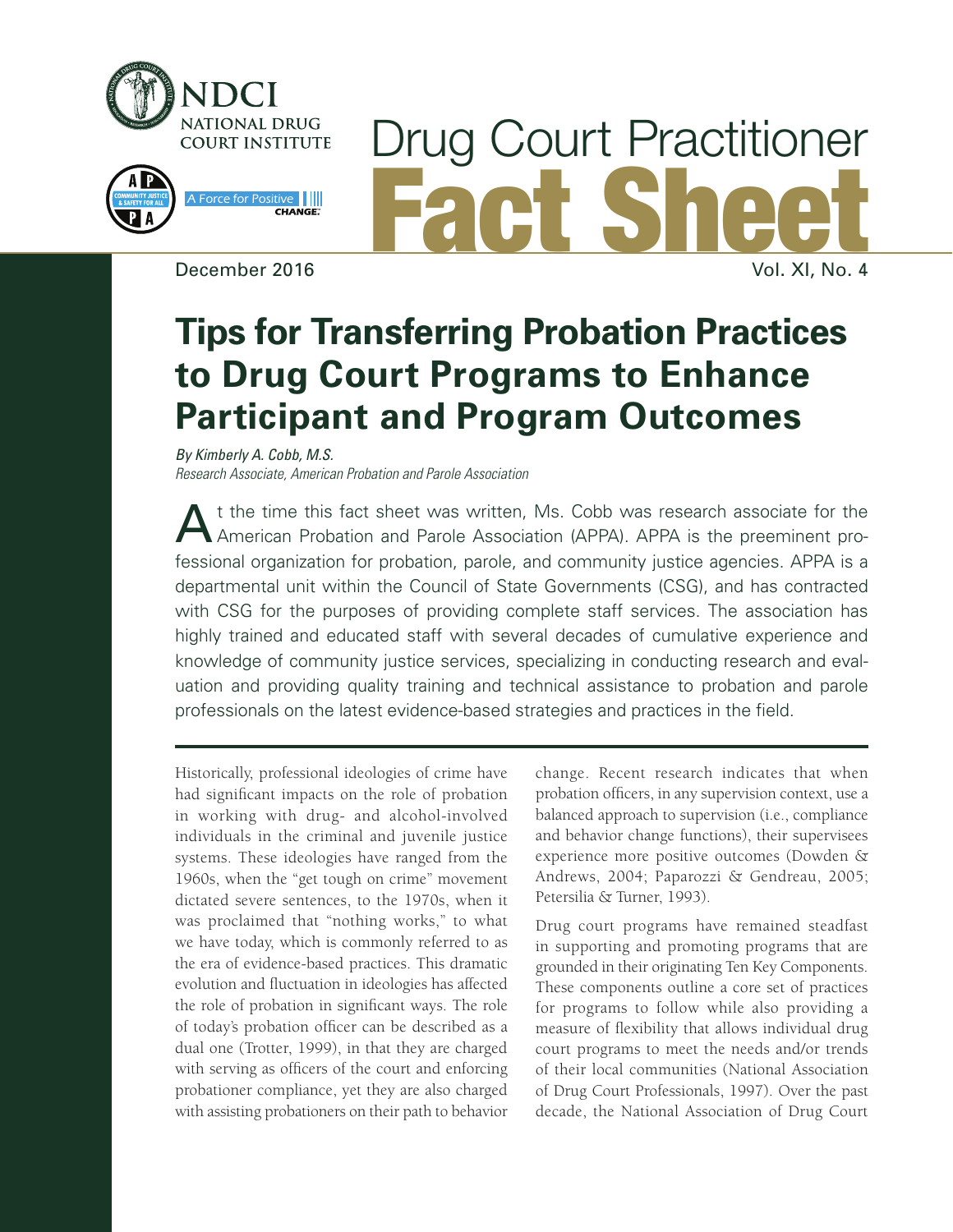



Professionals (NADCP) has expanded on the key components through the development of practice standards based on what research has shown to be effective in helping address substance use issues, change behavior, and improve outcomes of justiceinvolved individuals. These practice standards draw heavily from the growing body of evidencebased practice research in community corrections intended to improve client outcomes. This research positions probation officers as critical stakeholders on drug court teams to help direct and achieve integration of evidence-based practices within the drug court components and practice standards.

This fact sheet provides probation officers serving on drug court teams with information on ways they can ensure that they are using supervision strategies and skills informed by evidence-based practices to enhance outcomes among drug court participants. It also provides drug court team members with information to ensure that they not only are leveraging the skills and resources of probation officers serving on their teams, but are also giving them the support they need to do their jobs effectively.

#### **The Theory Behind the Practice: Risk-Need-Responsivity Framework**

Research efforts based on meta-analysis, cost-benefit analysis, and clinical trials have demonstrated that certain programs and intervention strategies produce significant reductions in recidivism among offender populations (Bogue et al., 2004). This evidence-based practice model specifically analyzes the strategies that are used to achieve desired outcomes. This body of research is commonly referred to as the *evidence-based practices for effective intervention*.

Contained within the framework of evidence-based practices is the risk-need-responsivity (RNR) model. This model seeks to pinpoint the *who*, *what*, and *how* for supervision strategies and service provision and has become the dominant paradigm in risk and need assessment and rehabilitation (Andrews, Bonta & Hogue, 1990; Cullen, 2011; Ogloff & Davis, 2004; Polaschek, 2012; Ward, Melser, & Yates, 2007). By incorporating the RNR model, drug court programs can better utilize their often limited resources, maximize the services provided, and increase positive outcomes for participants.

#### **RNR Model Snapshot**

The RNR model is based on three basic principles.

- **•**  The Risk Principle tells you "who" you should target with increased time and services. It states that in order to truly affect outcomes for individuals in the justice system, a valid assessment must first be completed to identify risk levels and allocate resources.
- **•**  The Need Principle tells you "what" needs or risk factors to target with services and interventions. These risk factors have been termed "criminogenic needs," which refers to dynamic, or changeable, risk factors that are proven by research to be directly associated with an individual's delinquent or criminal behavior, such as peer influence, drug use, and personality characteristics (Bonta & Andrews, 2007).
- The Responsivity Principle tells us "how" to best meet the needs of justice-involved persons identified through standardized assessment. Responsivity factors can be internal (e.g., race/ ethnicity, mental health status, cognitive level, level of motivation for change) or external (e.g., how you interact with the probationer, characteristics of program staff, characteristics of the treatment environment, level of social networks of support). The evidence suggests that when services and interventions are matched to a participant's responsivity factors, there is a greater likelihood that behavior change will occur.

Research consistently shows that this trifecta of identifying and reacting to risk, need, and responsivity factors significantly improves offender outcomes, reduces recidivism, and enhances public safety (Andrews, 2006; Aos, Miller, & Drake, 2006; MacKenzie, 2006; Smith, Gendreau, & Swartz, 2012; Taxman, 2002). While the RNR framework tells us why the principles work, it does not tell practitioners how to achieve results.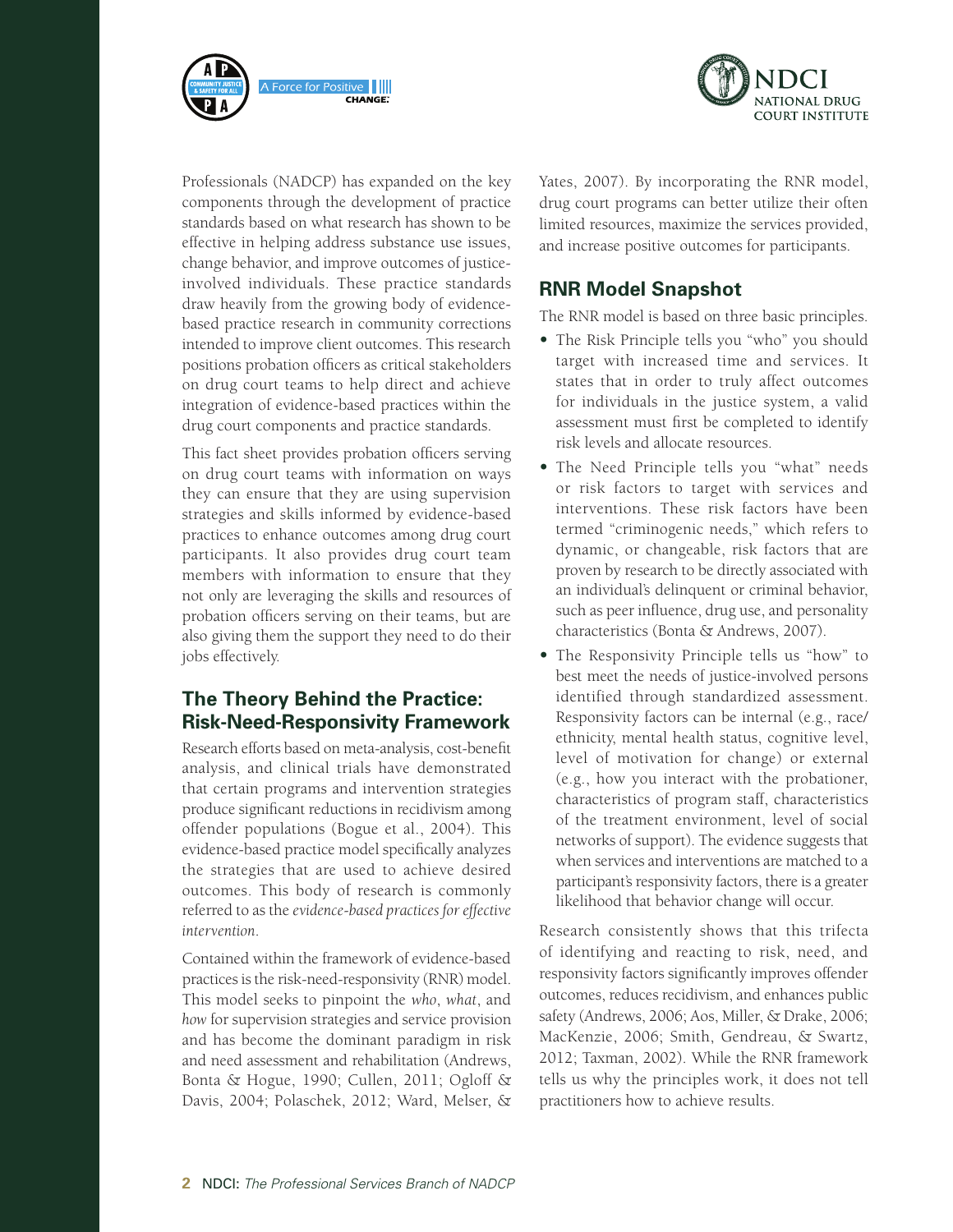#### **The Practices Within the Theory: Core Correctional Practices**

To address this gap, a set of skills, referred to as core correctional practices (CCPs), have been developed as a complement to the RNR framework. The practices are intended to aid practitioners in their daily interactions with supervised populations and are promoted not only to assist with managing compliance but also to facilitate long-term behavior change. These skills, recognized as best practices, are based on social learning techniques and are cognitive-behavioral, interactional skill sets that are linked to promoting positive behavioral change (Bogue et al., 2004; Cullen & Gendreau, 2000; Dowden & Andrews, 2004). The skills provide practitioners with methods to identify not only antisocial behaviors and attitudes during personal interactions but also prosocial skills, such as behavior modeling and structured feedback. These skill sets—effective reinforcement, effective disapproval, effective use of authority, interpersonal relationships, anticriminal modeling, cognitive restructuring, structured skill building, role clarification, and problem solving—are designed to complement adherence to the RNR model and should be woven into interactions with individuals on community supervision.

#### **Do Not Leave Good Practices at the Door**

Good supervision practices are good supervision practices, regardless of the capacity in which probation officers are conducting the supervision. This tenet can sometimes be forgotten when probation officers are carrying a regular caseload and also providing supervision for other justice programs. The RNR principles and CCPs are intended to be implemented regardless of the capacity in which a probation officer is working (e.g., general caseload, specialized caseload, specialty court program, etc.). Incorporation of RNR principles and CCPs should transition seamlessly from a probation officer's regular supervision caseload to their drug court caseload.

#### **Practice Tip 1: Use validated risk and need assessment tools.**

*Use risk and need assessment information to make eligibility determinations*. Even though human behavior is not always predictable and is notably complex, research indicates that the most commonly used risk and needs assessment instruments are predictive within a moderate level of accuracy (Andrews, Bonta, & Wormith, 2004; Braucht, Prevost, & Meredith, 2004; James, 2015; Onifade, Davidson, Campbell, Turke, Malinowski, & Turner, 2008; Pew Center on the States, 2011). Drug court programs should be targeting, and have been shown to be very successful with, high-risk/high-need individuals (Fielding, Tye, Ogawa, Imam, & Long, 2002; Lowenkamp & Latessa, 2005). Many drug court participants can have substantial criminal histories (risk) and many years of substance use (need) (Belenko, 1998). This previous history, when identified through actuarial risk and need assessment, can and should have significant implications for how drug court programs set forth programming for participants, especially regarding dosage. Validated risk and need assessment tools provide drug court teams with critical information to guide not only initial program eligibility, but also supervision levels and service and treatment needs. Research indicates that drug courts that employ standardized assessment tools to determine candidates' eligibility for the program have significantly better outcomes than drug courts that do not use standardized tools (Shaffer, 2011).

For an overview of assessment tools, see *Selecting and using risk and need assessments* by R. Serin and C. Lowenkamp (2015), published by the National Drug Court Institute. Available at https://ndcrc.org/resource/ [selecting-and-using-risk-and-need-assessments/](https://ndcrc.org/resource/selecting-and-using-risk-and-need-assessments/).

*Use risk and need assessment information to guide compliance requirements*. One of the easiest pitfalls to fall into is treating all participants the same. This pattern overlooks the fact that not all individuals commit their crimes for the same reasons; each has a unique set of factors that leads him or her to engage in that behavior. The probation officer should work with the team to recommend individualized supervision requirements based on information obtained from standardized risk assessments.

Most drug court programs develop phase structures, which ultimately prescribe what a participant has to complete in order to progress to the next phase. These phase structures are mainly focused on compliance issues (attendance at court sessions, curfews, clean drug screens, no missed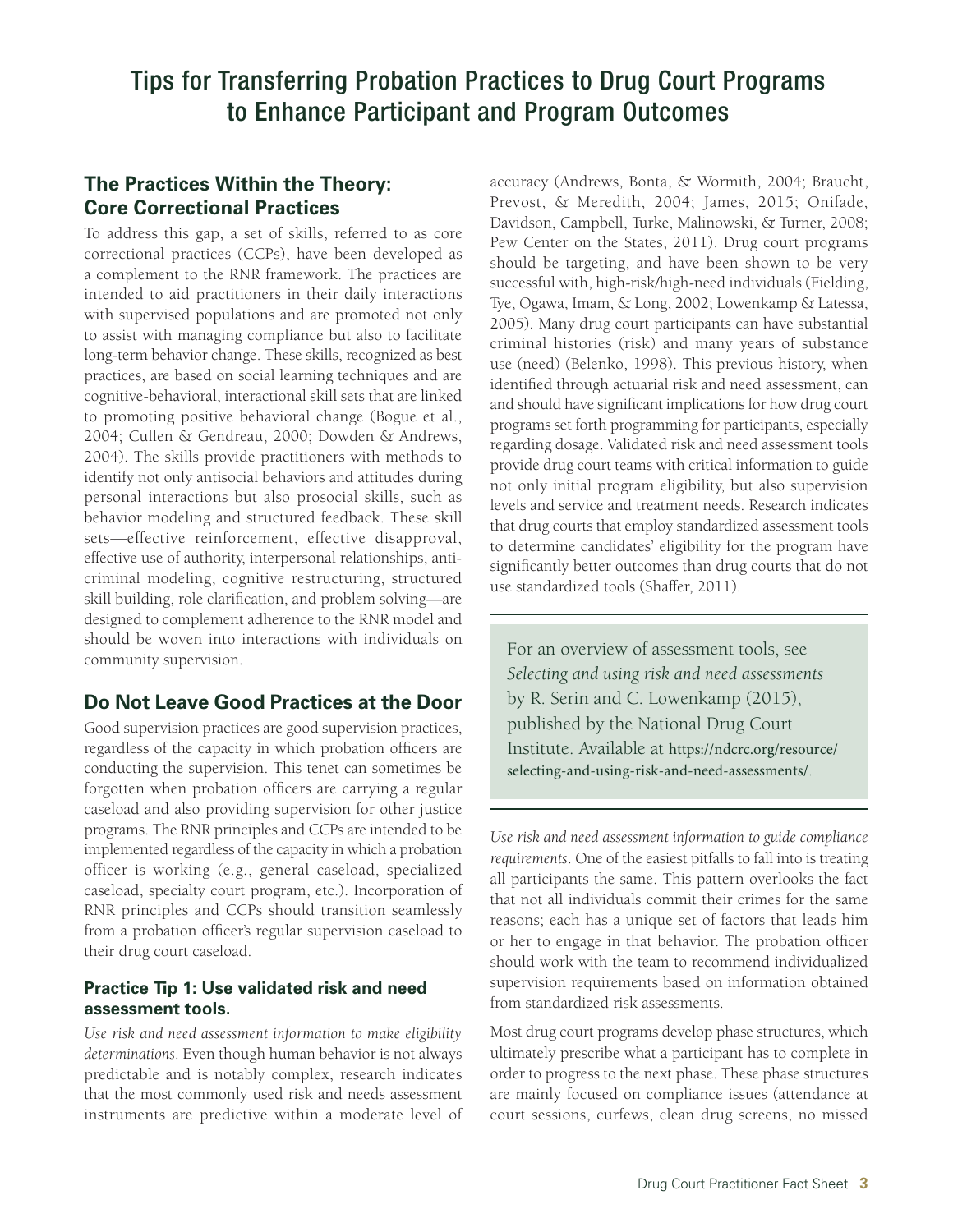



appointments, etc.), and progression through the phase structure is often dependent upon an individual's compliance with program rules and completion of specific criteria. Ultimately, the phase structures are intended to help participants reach their long-term goals and objectives set for them in more manageable increments. Each participant should be provided a detailed plan of what would be required to progress through the phase structures to graduation based on their identified risk and needs. Using a standard supervision process based solely on phase structures, and not taking into account risk and need assessment information, can lead to under- or over-supervision of individuals, each of which can have unintended consequences (Marlowe, 2012).

While drug court programs are designed to be highly structured, there should also be flexibility to accommodate varying criminogenic and other need factors. While criminogenic needs are central, as probation officers know, many justice-involved individuals also have other need factors that do not fall into one of the criminogenic need categories but still may be peripheral contributors to criminal behaviors, such as transportation, physical health issues, financial needs, safety issues, etc. (Bonta, 2000; Carey, 2010; Howells, 1998). For example, issues related to a participant's physical health should not be minimized or ignored even though it is not correlated with recidivism. The reality is that an individual's physical health may be directly related to his or her behavior, such as undiagnosed pain leading to use of illegal prescription drugs. Also, co-occurring disorders are common among drug court populations. While some authors note that mental health issues are not directly identified as criminogenic need factors (Bonta, Law, & Hanson, 1998), studies show that individuals with diagnosed mental health issues may be less responsive to treatment interventions until the mental health issue is addressed (Osher, D'Amora, Plotkin, Jarrett, & Eggleston, 2012). Although the focus of supervision and services should be on the criminogenic need factors, helping individuals with their peripheral needs often has a cascading effect affecting their criminogenic need areas and

may also be viewed by the client as an empathetic response from the officer, which can foster a more positive relationship between the officer and client. Case planning, discussed later, is one way to ensure that you are prioritizing and addressing an individual's criminogenic and peripheral needs through a synchronized approach.

The interviewing and assessment process should be comprehensive and should seek to go beyond just checking boxes on a risk assessment form. Many correctional programs tend to standardize supervision based on generalized values. For example, a drug court participant who does not have a high school diploma may receive an increased risk score, as education is a criminogenic risk factor on many risk assessment tools. However, if, during the interview process with the probation officer, the participant's education status is not an identified stressor for him or her and has not impeded him or her from maintaining gainful employment, it may not be necessary to identify it as a criminogenic risk factor. While education is valued in society, the lack of a diploma may not be contributing to someone's criminal behavior if other criminogenic areas are not affected. Probation officers who are trained in evidence-based practices and core correctional practices should rely on their training to make informed recommendations to the drug court team regarding information learned through the interviewing and assessment process to develop an individualized case plan. For example, requirements for phase 1 of most drug court programs often focus on stabilization, which may include frequent drug screens, frequent contacts with the probation officer and the drug court team, completing drug and alcohol specialized assessments and beginning treatment programs, etc. (Marlowe & Meyer, 2011). After a risk and need assessment is completed on an incoming participant, the probation officer should be discussing with the team the number of recommended contacts and drug screens for that participant, the treatment modalities that may be successful based upon responsivity factors, and identified service needs based upon the interviewing and assessment process.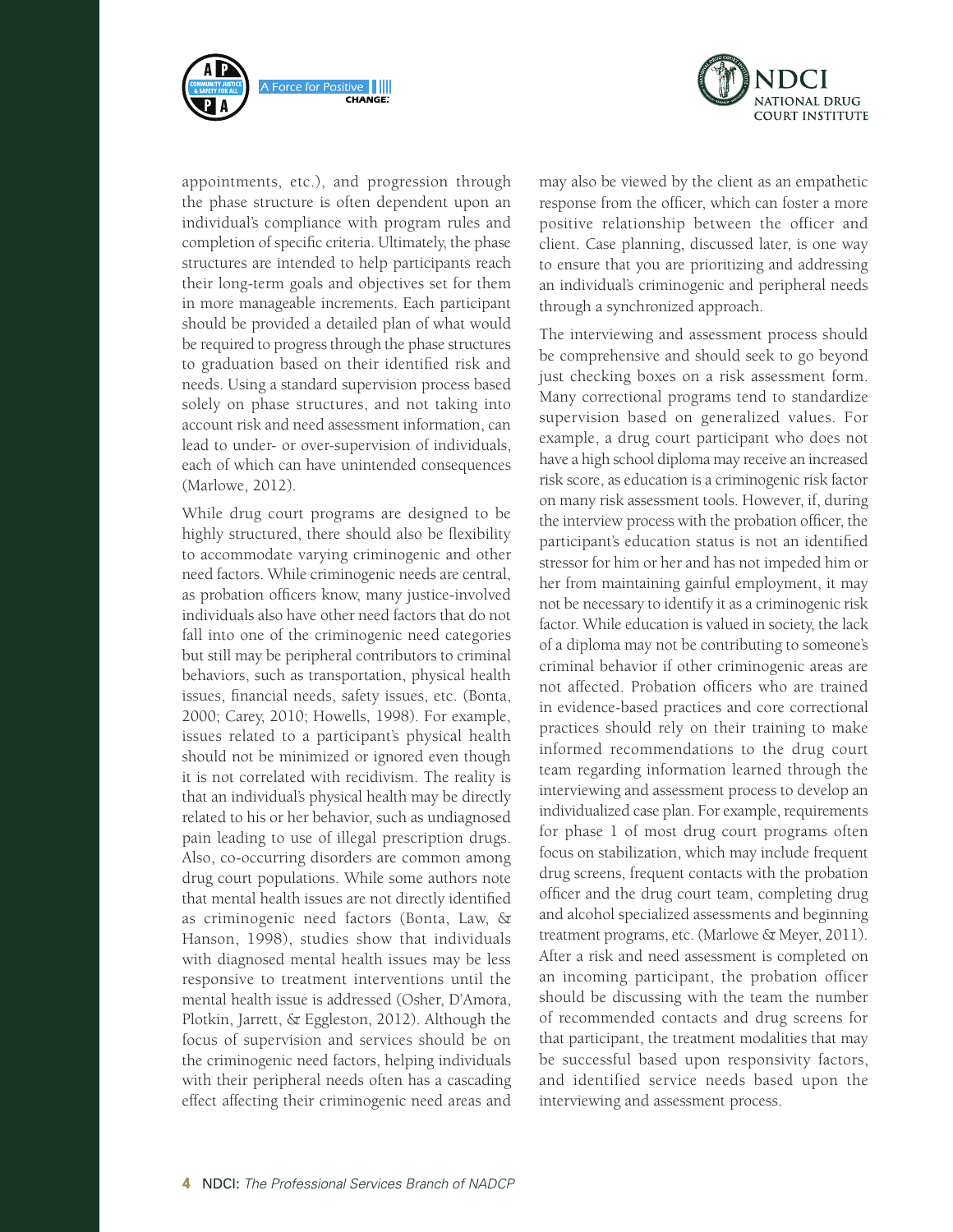Another pitfall that drug court programs often fall into is trying to force supervision into specific timetables based on phase structures. The evidence-based practices referred to earlier discuss a principle of supervision that is less well known than the others: the dosage principle. According to this principle, approximately 40% to 70% of an individual's time on supervision, at least initially, should be structured through supervision and treatment services (Bogue et al., 2004; Gendreau & Goggin, 1996; Palmer, 1995; Silverman et al., 2000; Steadman, 1995). This dosage-based model of supervision further suggests that supervision and treatment requirements should be based on the amount of intervention necessary to reduce recidivism risk, rather than an arbitrarily or customarily established amount of time, such as those predefined by drug court phase structures (Carter & Sankovitz, 2014). However, drug court programs may find that a fair number of clients require similar treatment plans, simply due to the fact that drug court programs focus on high-risk/high-need individuals with similar issues. Conceptually, the dosage model can provide a guideline of minimum hours of contact (made up of treatment and supervision) based on identified risk level. High-risk individuals should receive 300 hours, moderate- to high-risk individuals should receive 200 hours, and moderate-risk individuals should receive 100 hours of supervision and services (Bourgon & Armstrong, 2005; Carter & Sankovitz, 2014) to guide drug court programs in developing supervision and treatment plans.

*Use risk and need assessment information to provide feedback to participants*. Risk assessment is not a "one and done" event. Reassessment should be completed periodically throughout program involvement (the norm is four- to six-month intervals) but can be updated anytime the team feels it may be warranted (e.g., when a critical incident occurs that may serve as a trigger for relapse, such as losing a job, death in the family, etc.). Through the reassessment process, probation should keep the drug court team apprised of the progress and setbacks each participant has encountered on his or her journey through the program. Reassessment also provides an opportunity to objectively track where a participant started (via the baseline assessment completed at program entry) to where he or she was or is at any given time in the program. Reassessments can also provide an opportunity for the team to provide strength-based feedback to participants based on risk and need areas they have improved in, which aligns with

evidence-based practices encouraging increasing positive feedback (Labrecque, Smith, Lovins, & Latessa, 2014; State Court Administrator's Office, 2015).

*Use assessment to identify supports and strengths*. In addition to conducting screening and assessment to identify risk and need factors, it is beneficial to use either a strengthbased assessment tool or interview questions designed to assess an individual's areas of strength and social support to gain a comprehensive understanding of the individual. An assessment of an individual's strengths can be used for community service assignments, job placements, etc. It is also important to identify social and family-based supports for an individual that can be called upon during their participation in the program. Studies have shown that informal agents of control, such as families, are more powerful than formal agents of control (e.g., probation, parole, law enforcement) in helping individuals achieve and maintain positive behavior change (Gottfredson & Hirshi, 1990, as cited in Young, Taxman, & Byrne, 2002; Mullins & Toner, 2008; Petersilia, 2003; Sampson, 1988). Further, research shows that justice-involved individuals who maintain contact with supportive family members have better outcomes specifically related to employment and reduced drug use (Shanahan & Aguedelo, 2011). According to Trotter (2013), "It is clear that families play a role in the development of both pro-social and pro-criminal behavior, and that building natural support systems are important in furthering desistance efforts. The ongoing and emerging research suggests that interventions with offenders, which target family issues can be successful

For a discussion of tools that can be beneficial in helping probation officers working with justice-involved individuals identify social supports, see *Implementing the family support approach for community supervision* by T. G. Mullins and C. Toner (2008), developed by the Vera Institute of Justice in partnership with the American Probation and Parole Association. Available at [http://www.appa-net.](http://www.appa-net.org/eweb/docs/APPA/pubs/IFSACS.pdf) [org/eweb/docs/APPA/pubs/IFSACS.pdf.](http://www.appa-net.org/eweb/docs/APPA/pubs/IFSACS.pdf)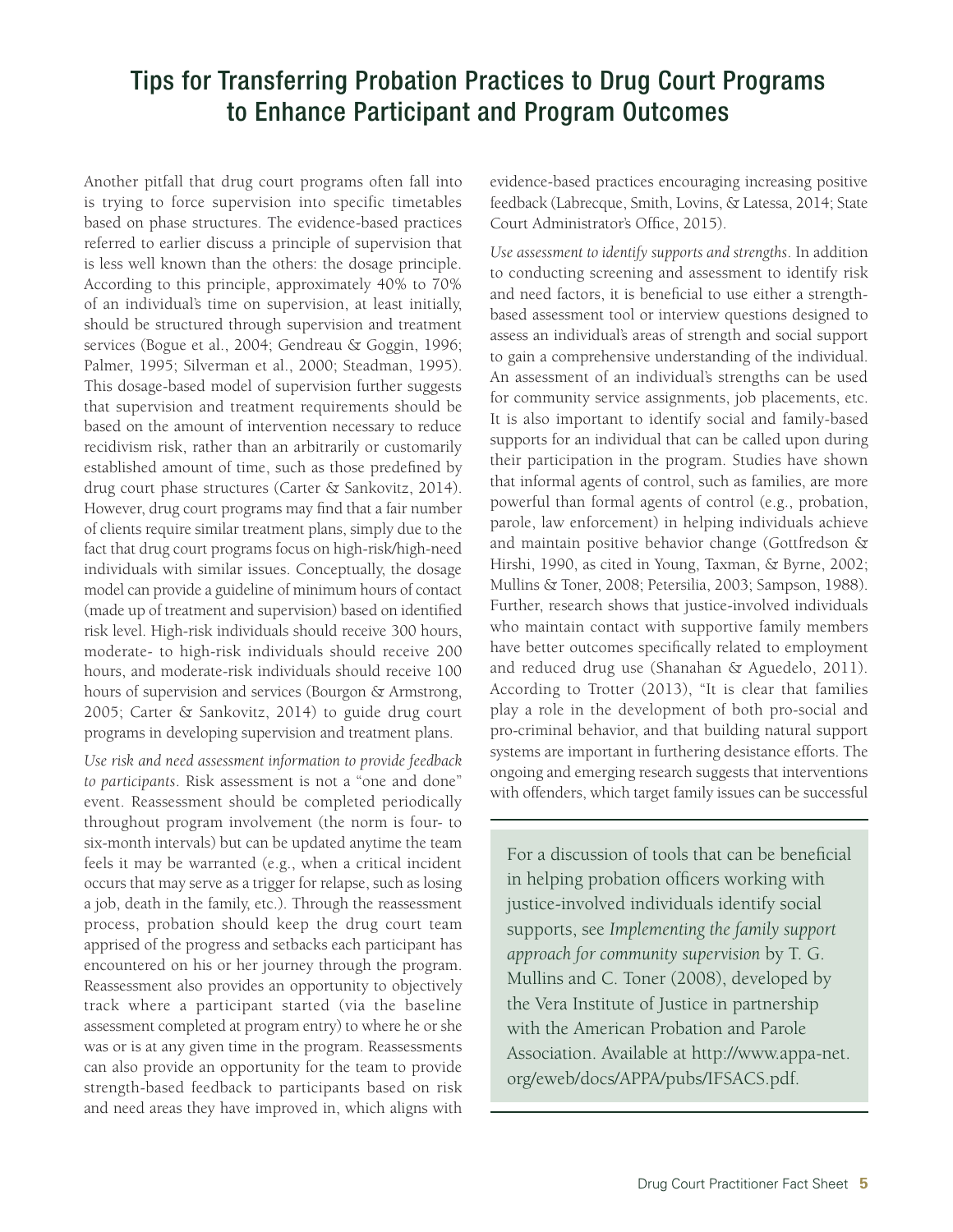



in improving family relations for offenders and in reducing recidivism" (p. 5).

The likelihood that individuals will be successful increases when they are using their strengths, interests, and systems of support; therefore, leveraging these systems of support while someone is involved in a drug court program can significantly enhance outcomes (Shanahan & Agudelo, 2011). Probation officers, as the agents most intricately involved with participants throughout their participation in drug court, should be using the time spent with participants to discuss their social supports and help the participants explore the different ways those identified can be supportive to them throughout the drug court process.

#### **Practice Tip 2: Use RNR and CCPs to go beyond compliance monitoring.**

There is no argument that compliance-focused conditions can be used to stabilize individuals entering drug court programs and hold them accountable throughout the program. Many of the requirements established in the drug court phase structures focus on compliance measures, such as regular drug testing, office appointments, court appearances, and attendance at self-help groups and treatment classes/groups. However, these conditions alone do little to instigate the behavior change necessary to keep the individual from repeating the same cycle of behavior or, worse, elevating in severity (i.e., long-term public safety and sobriety).

A growing body of research shows that probation officers can have a significant impact on individual outcomes through personal interactions with them (Bonta et al., 2011; Bonta, Rugge, Scott, Bourgon, & Yessine, 2008; Robinson et al., 2012). Kennedy (2001) found that individuals were more likely to engage in treatment if a genuine alliance was created between the provider and the individual. One study states that an individual's perceived positive relationship with an officer can influence their compliance and outcomes by 30% (Hubble, Duncan, & Miller, 1999). Further, Dowden and Andrews (2004) suggest that when individuals feel that officers are empathetic and employ "directive, solution-focused, structured, non-blaming or contingency-based communication," better outcomes are achieved (p. 208). The use of CCPs provides frequent opportunities for individuals in community-based programs to learn "pro-social and anti-criminal attitudinal, cognitive, and behavioral patterns from their regular interactions with front-line staff," such as probation officers (Dowden & Andrews, 2004, p. 205).

Early concepts of dosage focused mainly on the number of hours exposed to treatment and service interventions; however, new studies are demonstrating that substantive interactions with probation officers also contribute to improved client outcomes. When interactions are based on the RNR framework, the contacts have the potential to reduce recidivism (Bonta et al., 2011; Bourgon & Armstrong, 2005; Carter & Sakovitz, 2014; Kroner & Takahashi, 2012; Petersilia & Turner, 1993; Sperber et al., 2013).

In response to these new findings, many probation departments are moving from a supervision strategy in which the officer just does a check-in with a probationer to a strategy in which the officer spends time engaging in conversations, using skill sets aligned with CCPs, and dissuading the probationer from engaging in antisocial thoughts and behaviors through a variety of approaches, including behavior modeling, problem solving, and structured learning (Andrews & Kiessling, 1980; Dowden & Andrews, 2004; Robinson, et al., 2012; Taxman, 2008; Trotter, 1999). A number of training programs have emerged to help probation officers incorporate techniques of CCPs to enhance their personal interactions with probationers during routine office and field visits, including Staff Training Aimed at Reducing Re-Arrest (STARR) and Effective Practices in Community Supervision (EPICS). Bonta and associates (2010) found that officers who were trained in CCPs used them more often during interactions with supervisees and that supervisees of officers trained in these practices had lower recidivism rates (Chadwick, DeWolf, & Serin, 2015; Robinson et al., 2012).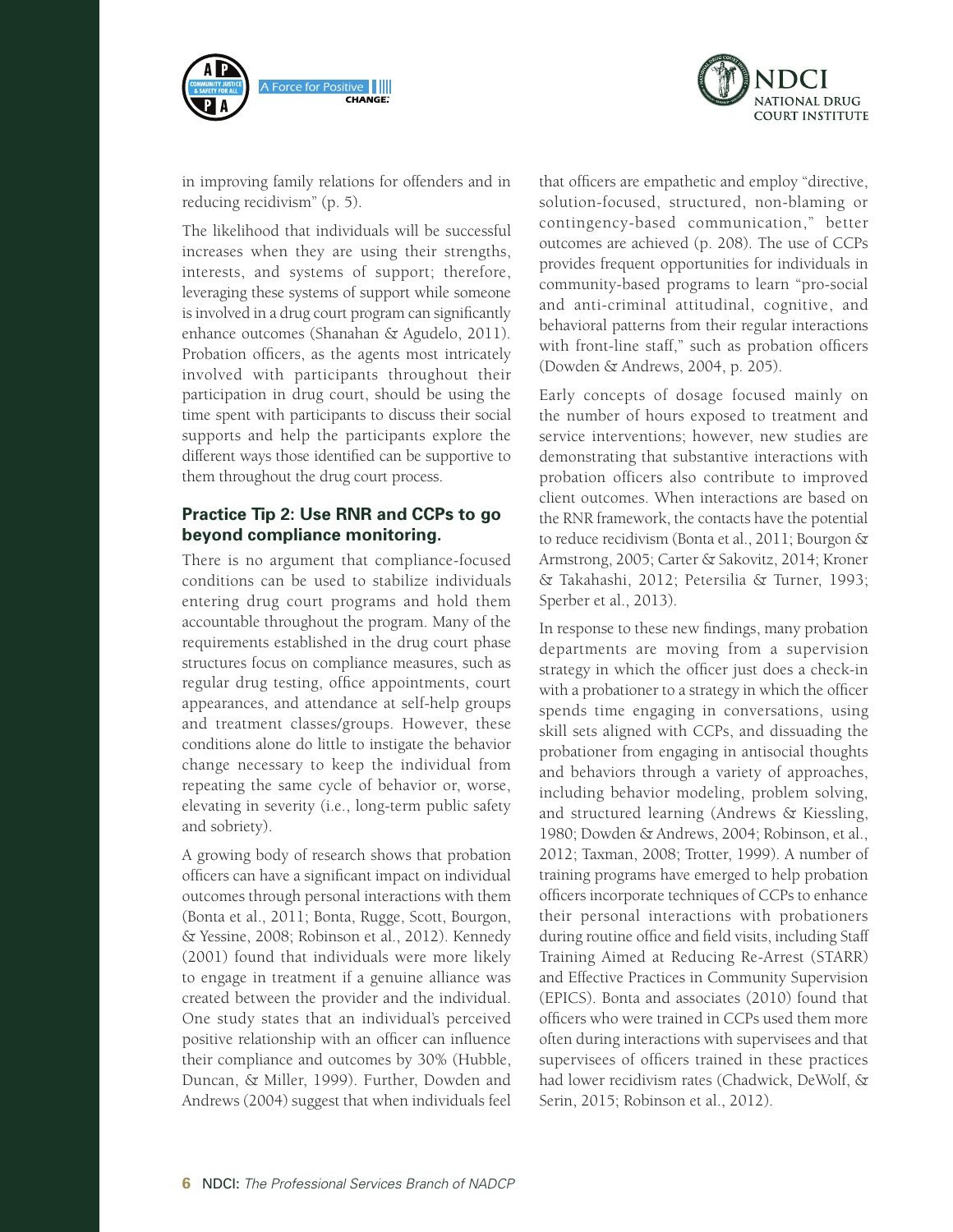Probation officers working within a drug court context should be using these same skills with drug court participants during their home and field contacts. A requirement throughout participants' involvement in a drug court program is a prescribed number of contacts with a member of the team (typically probation). The frequent contact requirement provides ample opportunities for probation officers to engage in dialogue using the skills identified as CCPs.

*Conduct office contacts*. Meeting with a participant at the probation office provides an opportunity for the probation officer to check in with him or her, gather the documentation needed to demonstrate compliance, such as attendance at self-help group meetings, conduct a drug test, etc. It also provides an opportunity for officers to talk with participants about what is going well, what they are struggling with, what type of support they feel they need, etc. This is a prime opportunity for probation to use the skills promoted through CCPs to engage participants in meaningful conversations related to why they do (or do not) want to make certain changes, what is pushing them forward, and what is holding them back. Research shows that when probation officers spend at least fifteen minutes with supervisees employing behavioral techniques and focusing on criminogenic needs, recidivism rates drop significantly (Bonta, Rugge, Scott, Bourgon, & Yessine, 2008). Through dialogue with participants, probation officers may also identify information the drug court team can use to refine supervision. This would include the use of specific treatment modalities based on identified responsivity issues or specifically encouraging participants to be successful based on what they identify as being important to them (their children, their personal health, their parents, their future, etc.) For example, if an individual says that he or she wants to stop using drugs in order to be a better parent, the officer/team can remind the individual of that identified motivation to stop using drugs at times of challenge or increased risk.

Further, probation may discover during an office visit that someone is on the brink of a relapse or setback. This again provides an opportunity to assess the potentially increased risk and need level and to respond immediately. Ideally, there should be flexibility within the drug court phase structure model to permit recommendations for increased compliance requirements, such as more contact

with the probation officer (for example, if the minimum is one contact per week, an individual may be increased to two or three contacts per week, either in person or by phone contact, etc.) based on his or her risk level. As probation works with the individual and feels comfortable, a recommendation to the team could be made to reduce contact level as an incentive.

*Conduct home visits*. There is great value in making some contacts in the participant's home setting. Home visits provide a more relaxed atmosphere and a sort of "home court advantage" for the participant, which can help build rapport between the officer and participant (Braswell, 1989; Wood, 2007). Especially during the first few months, home visits can be beneficial in opening channels of communication between the participant and probation officer (Partridge, 2004).

Home visits can also provide insight into factors such as living conditions, family dynamics, need areas that the probationer has not shared with the probation officer or drug court team, and barriers that may exist for clients, such as transportation issues. This information can become important when discussing how to deal with noncompliance issues (sanction) or compliance issues (incentive). Just as different team members bring different perspectives to bear on discussions of participants, what probation learns from home visits can bring a different perspective to help the team see situations in context to enable them to make appropriate, responsivity-based decisions.

There is no national standard on how many home visits should be conducted based on risk and need levels. In a workload/caseload allocation study conducted by the American Probation and Parole Association in 2007, probation officers were asked to report the number of hours spent on supervision tasks, such as home visits. The average number of hours spent on home visits was reported to be 20 per week (DeMichele, 2007). However, numerous studies have pointed out that it is the quality of the interaction between the officer and individual during the home visit that is important, and not the number of home visits conducted (Drakeford, 1992; Partridge, 2004; Taxman, 2002). A limited number of studies have further explored the quality of the contact between probation officer and supervisee and have found that when the contact is focused more on treatment or referral to needed services, reductions in recidivism are noted (Paparozzi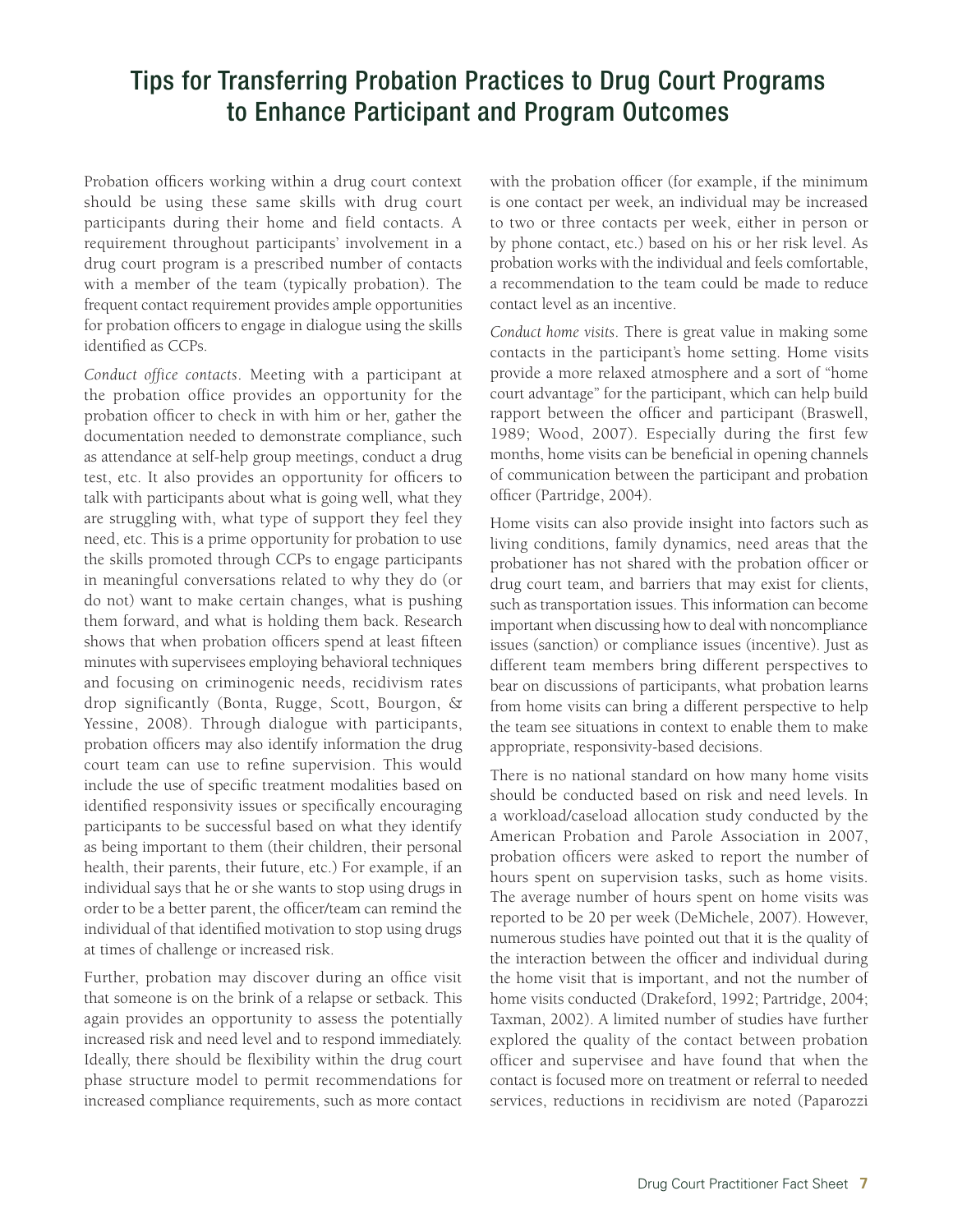



& Gendreau, 2005; Petersilia & Turner, 1993). Whether the probation contact is office or home based, the contact has to be perceived by the participant as more than just checking boxes on a form; the contact must be viewed as meaningful to have any kind of impact on behavior change (Taxman, 2002).

#### **Practice Tip 3: Develop plans and goals based on need and responsivity factors.**

When working with a drug court participant on a case plan, probation should be helping him or her develop a recipe of sorts to address the individual's criminogenic and peripheral needs. According to Taxman (2008), individualized case planning has been shown to reduce new arrests and technical violations of individuals in community-based programs. While participants may be assessed as having some of the same needs (e.g., alcohol dependency diagnosis, employment issues, etc.), it is likely that the severity of their needs will vary, thus affecting the priority in which those needs should be addressed.

Given multiple needs, the drug court team may not be able to address every issue presented by a participant; however, through case planning, the probation officer can develop a systematic way to identify and prioritize his or her needs so that the most pressing needs are addressed during the time in the program. According to Carey (2010), there are three essential pillars to creating effective case plans: (1) involve supervisees in constructing their plans; (2) align case plan activities with interventions that address criminogenic needs; and (3) develop plans that are specific, concrete, and easy to follow.

Information obtained during the interviewing and assessment process should be used to inform assignments to services and interventions as well as compliance-oriented requirements. Information such as drug of choice may influence treatment programs, or information on employment or education status may influence whether job seeking or educational assistance is needed. Furthermore, information on positive social influences or

#### **Being SMART About Case Planning**

Developing case plans based on the SMART system helps practitioners and supervisees develop plans that are specific, concrete, and easy to follow.

#### **SMART Goals**

**Specific:** Addresses criminogenic need; gives specific instructions/action steps to complete the goal

**Measurable:** Has a way to measure successful completion of the goal/action step **Attainable:** Is possible for the individual to do what is outlined in the goal/action step **Realistic:** The individual has all they need

to complete the goal/action step

**Time-bound:** There is a timeframe associated with each goal/action step

*Source: Doran (1981)*

networks of support can also be used to enlighten the team as to how the participant can be supported through the program. The best outcomes for drug court participants are realized when differential supervision within the drug court requirements is based on risk and need level (Andrews & Bonta, 2010; Shaffer, Hartman, Listwan, Howell, & Latessa, 2011; State Court Administrator's Office, 2011; Taxman & Marlow, 2006). This is where the Need Principle, discussed earlier, becomes important. Identifying what is driving an individual's behavior (i.e., his or her criminogenic and peripheral needs) and addressing it systemically provides the greatest chance for long-term impacts (Andrews, 2007; Andrews, Bonta, & Wormith, 2006; Andrews & Dowden, 2007; Andrews, Dowden, & Gendreau, 1999; Bonta & Andrews, 2007).

Each participant's case plan should go beyond just specifying what he or she has to complete to progress to the next phase. For example, an effective case plan goal for seeking employment would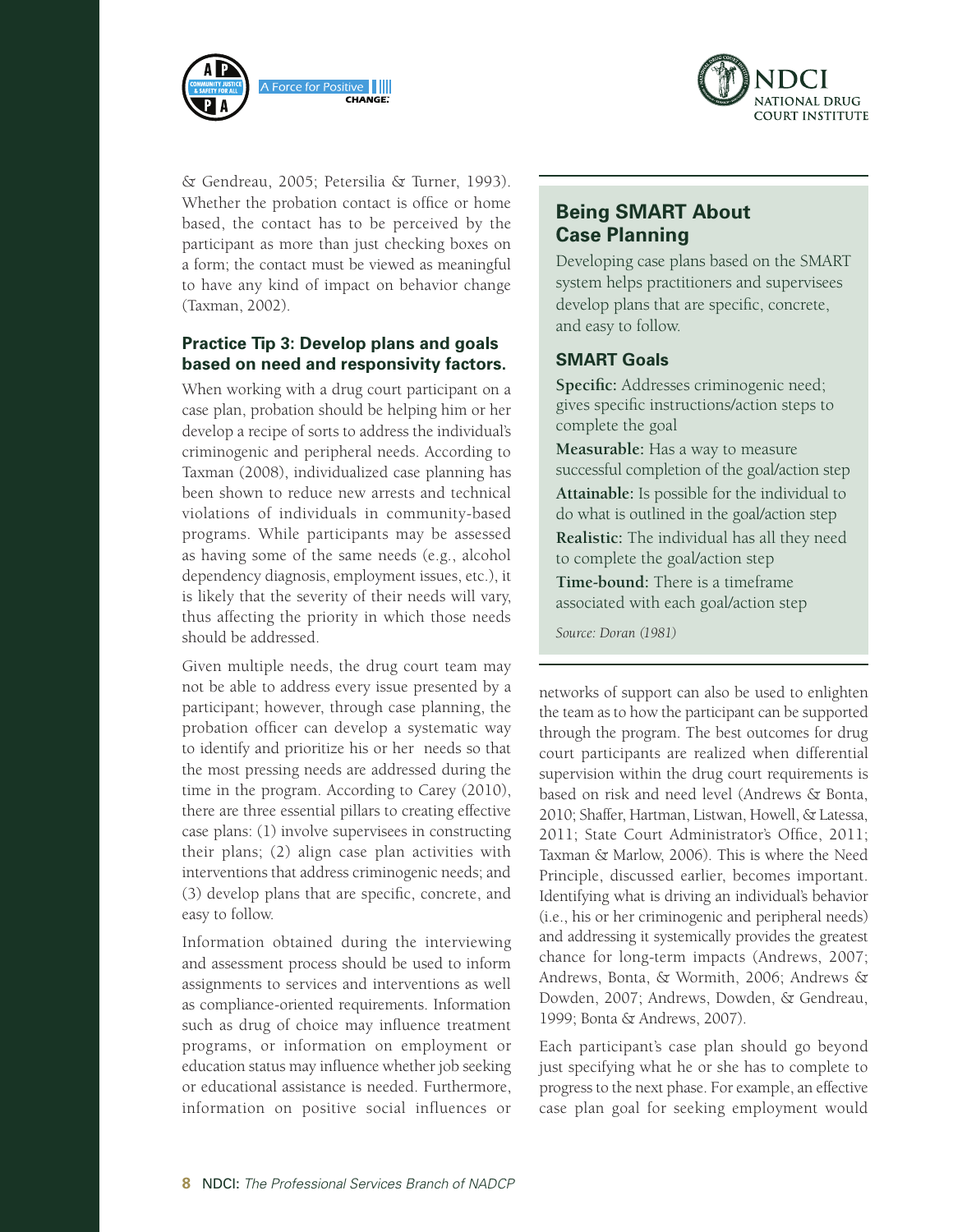provide the participant with step-by-step instructions on what needs to be done to actively seek employment (e.g., develop a resume, identify job skills, search for jobs he or she is qualified for, learn how to fill out a job application online or skills for successful interviewing, etc.). Further, the case plan should detail what the probation officer and/ or drug court team will do to help the participant meet the goal. Helping participants learn the skills necessary to reach their goal will not only increase their chances of being successful, but also will hopefully stay with them even after they have completed their program. If they find themselves in a similar situation again, they will be able to call upon the skills learned through good case planning to help them be successful again.

Plans and goals should be fluid, and should change as successes and challenges occur for participants (Carey, 2010). Some criminogenic and peripheral need factors may require plans and goals for the entire time the participant is on supervision to keep him or her progressing, such as factors related to alcohol or substance use. Most participants are not going to begin the program ready or, in some cases able, to stop their drug or alcohol use. Addiction takes time to develop and time to cease. Plans and goals related to this issue may be required throughout an individual's program participation; however, the nature of his or her goals may change from stabilization to sobriety to maintenance. Having a living record of participants' comprehensive case plans (from the beginning of the program) is another way to provide strength-based feedback on their success throughout their participation in the program. Occasionally revisiting with participants, either during one-on-one contact with the probation officer or during interactions with the judge and/or drug court team, on their progress is an opportunity to reinforce the successes they experienced and areas where they found support from family members and other support persons. Reminding them of when and how they were successful in the past (even the recent past) provides effective, positive reinforcement to them that they can call upon these same skills and be similarly successful once graduated from the program.

Case plan goals should also be reflective of responsivity factors. Research on responsivity-based supervision shows that interventions that are based on cognitive-behavioral and cognitive-social learning models are more successful in reducing recidivism (Andrews & Bonta, 2010). Techniques, consistent with CCPs, include "role-playing, modeling,

repeated practice of alternative behaviors, cognitive restructuring to modify thoughts/emotions, skills building, or reinforcement" (Andrews & Bonta, 2010, p. 50).

How often in the justice and treatment systems do we see individuals either successfully complete programs only to show up back in the system or seem as though they are failing at every turn? While it is essential to identify risk and needs, if probation officers are not matching services and interventions to meet participants where they are, failure is likely.

#### **Practice Tip 4: Include treatment goals in case and goal plans.**

In order to promote a team-based approach, probation officers should be actively engaged with treatment and service providers to ensure that treatment goals are built into the case and goal plans. Not only does this demonstrate to participants that you are engaged with their treatment provider, it also provides you an opportunity to gauge whether treatment programs are meeting participants' responsivity characteristics. For example, if a treatment provider shares that a participant is not engaged in treatment or in meeting his or her treatment goals, it should prompt a conversation between the probation officer and the participant during an office or field contact. It may be determined that the program is not matching the participant's responsivity factors, which should prompt the probation officer to discuss with the team and possibly recommend an alternative approach. Conversely, it may be revealed that the individual is voluntarily not engaging, and that information can also be taken to the team to discuss what action the team should take to respond to the behavior.

Treatment providers often play a tremendous role in drug court programs—as they should. But even though they are often involved in the team discussions of participants' progress, the probation officer should also be coordinating with treatment providers outside of the team meetings to monitor not only compliance-oriented requirements but also progress on case plan goals developed with the participant. The probation officer should be receiving regular updates from the treatment provider, via written or verbal reports, that go beyond just reporting attendance at required treatment services to describing engagement in treatment activities. This is a more accurate measure of an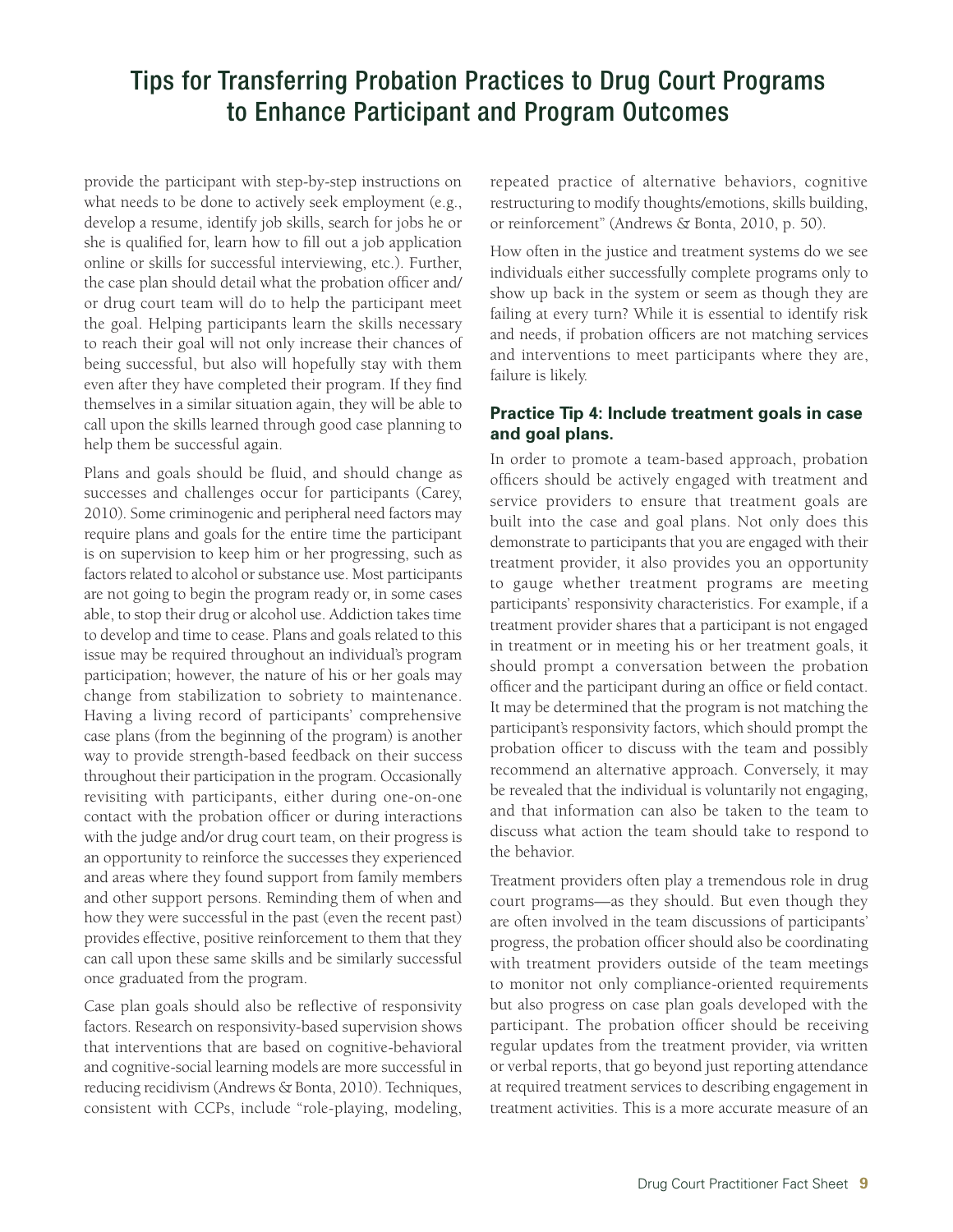



individual's progress toward his or her goals. If the treatment provider indicates a lack of engagement, the probation officer should make it a point to have a discussion with the client about his or her treatment services to gauge if perhaps the treatment program is not meeting his or her needs or if there are other issues keeping him or her from engaging. This information should then be brought before the team for discussion to develop an appropriate response.

*Help participants determine if they are eligible for benefits under the Patient Protection and Affordable Care Act (ACA) and/or Medicaid expansion*. Many individuals involved in drug court and tribal healing to wellness court programs face issues related to chronic health issues, substance abuse, and mental health issues. In the past, it was difficult, if not impossible, for these individuals to access insurance coverage to address these issues. The ACA removed restrictions that denied thousands of Americans, including a large percentage of justice-involved individuals, health care coverage. Additionally, the Medicaid expansion includes mental health and substance use services as an essential health benefit.

Participants in drug court and tribal healing to wellness court programs may require these services and need assistance in covering the costs. Probation officers should inform drug court participants that, if their state has opted into the Medicaid expansion, they can submit an application to determine eligibility at any time. Depending on the size of the program, probation's work in assisting participants in applying for health care benefits may be able to be subsidized through the Medicaid Administrative Claiming (MAC) program.

For more information on the MAC program, see the Issue Paper *Medicaid claiming and public safety agencies* by Community Oriented Correctional Health Services (2015). Available at [http://cochs.org/files/](http://cochs.org/files/medicaid/cochs_medicaid_Public_Safety.pdf) [medicaid/cochs\\_medicaid\\_Public\\_Safety.pdf.](http://cochs.org/files/medicaid/cochs_medicaid_Public_Safety.pdf)

A free online course is available from the American Probation and Parole Association: Key Provisions in the Affordable Care Act and How Community Corrections Can Increase Outreach and Enrollment

Available at [http://appa.academy.](http://appa.academy.reliaslearning.com/Key-Provisions-in-the-Affordable-Care-Act-and-How-Community-Corrections-Can-Increase-Outreach-and-E-.aspx) [reliaslearning.com/Key-Provisions-in](http://appa.academy.reliaslearning.com/Key-Provisions-in-the-Affordable-Care-Act-and-How-Community-Corrections-Can-Increase-Outreach-and-E-.aspx)[the-Affordable-Care-Act-and-How-](http://appa.academy.reliaslearning.com/Key-Provisions-in-the-Affordable-Care-Act-and-How-Community-Corrections-Can-Increase-Outreach-and-E-.aspx)[Community-Corrections-Can-Increase-](http://appa.academy.reliaslearning.com/Key-Provisions-in-the-Affordable-Care-Act-and-How-Community-Corrections-Can-Increase-Outreach-and-E-.aspx)[Outreach-and-E-.aspx](http://appa.academy.reliaslearning.com/Key-Provisions-in-the-Affordable-Care-Act-and-How-Community-Corrections-Can-Increase-Outreach-and-E-.aspx).

#### **Practice Tip 5: Use participant and programmatic data to enhance the program.**

Data seems to rule the world these days. No matter what job a person holds, there is a universal need for as much data as one can muster. The problem is, not all data is useful and not all data tells you what you want or need to know. The key is to pinpoint what information you truly need to know and then identify the data points that are specific to that piece of information.

For many different reasons, it is important to not only collect data in drug court programs but to also use this data in a meaningful way; probation can contribute a wealth of information to the team and the program. The mass amounts of information that probation acquires, from referral documentation, presentence and postsentence investigation reports, intake reports, risk and need assessment information (both initial and reassessment information), case notes, treatment notes, violation reports, urinalysis screens, and programmatic reports (community service, employment, education, etc.), all contain data that can be useful to drug court programs in significant ways. It provides not only aggregated and individual-level data, but also programmaticlevel data that can identify programs, services, and interventions that may or may not be effective and/ or the need for new programs based on new drug trends or treatment modalities.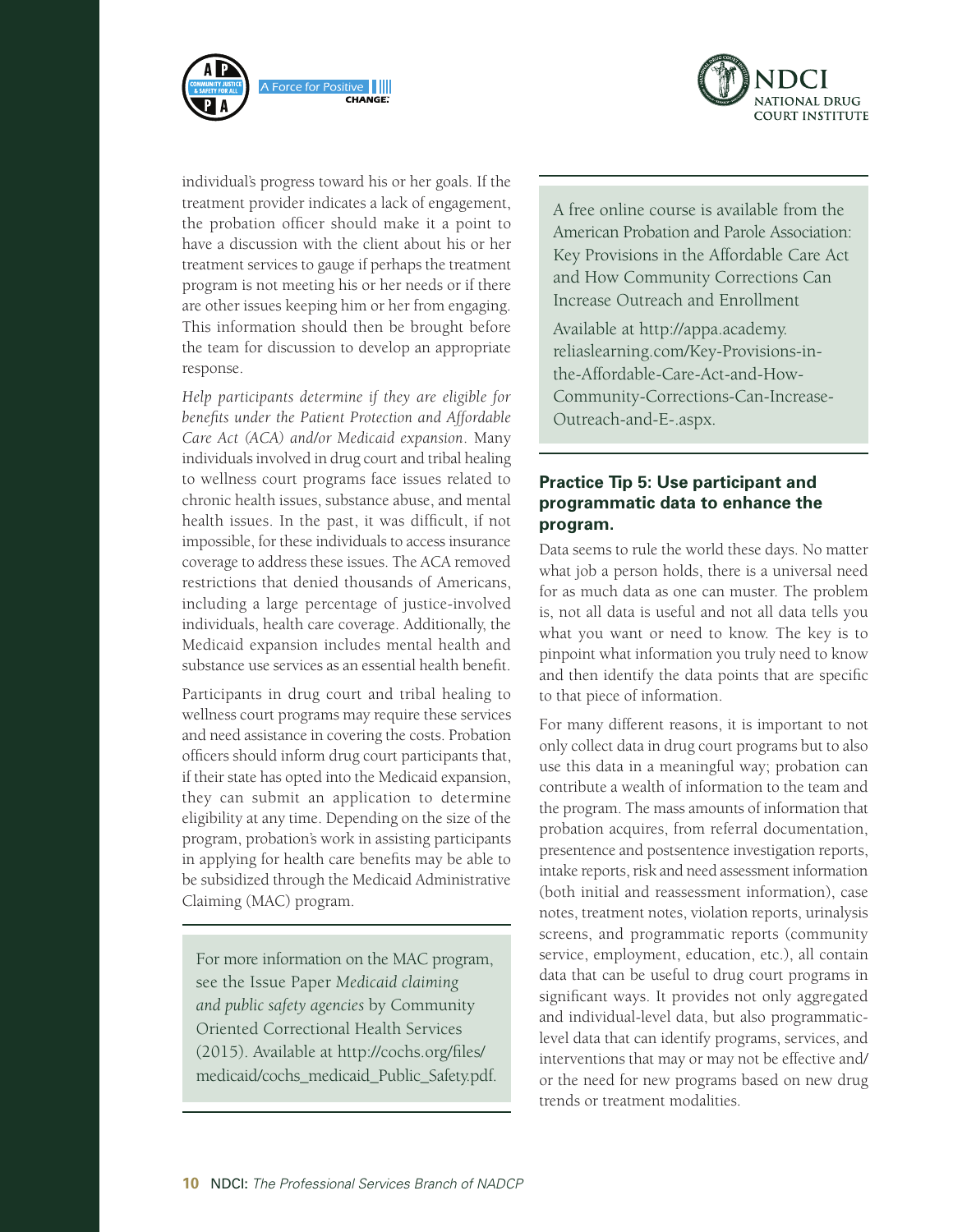Information gathered throughout an individual's involvement in a drug court program can provide a rich dataset that can be used to demonstrate program effectiveness, support the need for new services and interventions, or apply for continuation and/or enhancement funds. In the age of increasingly limited resources, decreasing funding opportunities (resulting in more competition for decreasing funds), and pushes toward internal sustainability, this data can go beyond just pinpointing the number of program participants to demonstrating the impact the program is having on individual participants, their families, and the community.

To gauge these other areas of programmatic strength and weakness, drug court programs must be willing to go beyond just looking at recidivism. Looking critically at the factors that make a drug court program successful can provide the leverage needed to keep a program funded or provide funds for enhancement, promote community support and buy-in for the program, and encourage individuals to participate in the program upon referral by demonstrating success at not only keeping individuals out of the jail and prison system, but also contributing to positive life changes.

Probation can help drug court teams identify the data points that can be used to address key questions faced by the program. For example, drug-of-choice questions from the risk and need assessment tool can help identify trends. If there is no existing service or intervention in your community to address the needs of individuals using that particular drug, the data can help substantiate the need for a new one. It is also important for a drug court team to take a critical look at data that speaks to components of their program that are not demonstrating success. Drug court programs should regularly review components such as treatment programs, community-based services, and even team members to evaluate why something is not working and discuss how the team can go about making changes to positively affect the drug court program and its participants.

#### **Practice Tip 6: Be a team player.**

Drug courts operate under the premise of a team-based, therapeutic approach to supervision of program participants. For this approach to work, the members of the drug court team must not only support each other, but also build upon each member's strengths. Each member of the team comes with knowledge, expertise, and skills that ideally serve to surround participants with supportive services while also holding them accountable for their behavior. The uniqueness of this approach is what has made drug court programs the most successful diversionary and postconviction alternative to incarceration in the country.

To build a strong foundation for participants, the team members must all be operating from the same perspective. The program will not be successful if one member is operating from a rehabilitative approach while another is operating from a compliance-only approach. This is one area where probation officers can be a vital resource for drug court teams beyond just supervising drug court clients. Probation officers can educate drug court team members on evidence-based and core correctional practices so that team members are not only communicating using the same terminology but also approaching their work with participants from a unified perspective.

Drug court teams can support probation officers by calling upon their expertise throughout a participant's involvement in a drug court program. Team members can look to probation officers to guide discussions of need areas, responsivity characteristics, and incentives/sanctions to be delivered by the team. Probation officers are often spending the most time with participants; therefore, their input is invaluable during team discussions. Probation officers will be able to speak to increased or reduced risk levels, successes and challenges experienced in relation to case plan goals, social supports and barriers identified by the participant, etc. which will give the team a more comprehensive picture of what a participant may be experiencing to guide the decision-making process.

#### **Conclusion**

There is no doubt that drug and alcohol using and abusing populations are challenging due to the cyclical nature of use or relapse (Nail & Dean, 1976). Drug court programs have experienced decades of success in working with high-risk, high-need populations of individuals who become involved in the criminal justice system as a direct or indirect result of substance use. To continue to produce increased marks of success, drug court programs should leverage the knowledge, resources, and skills of probation officers. Specifically, this involves implementing practices and skills that are demonstrated to work on criminal justice populations (e.g., evidence-based practices and core correctional practices) to enhance the outcomes of individuals participating in their drug court programs and embracing probation officers as valued members of the drug court team.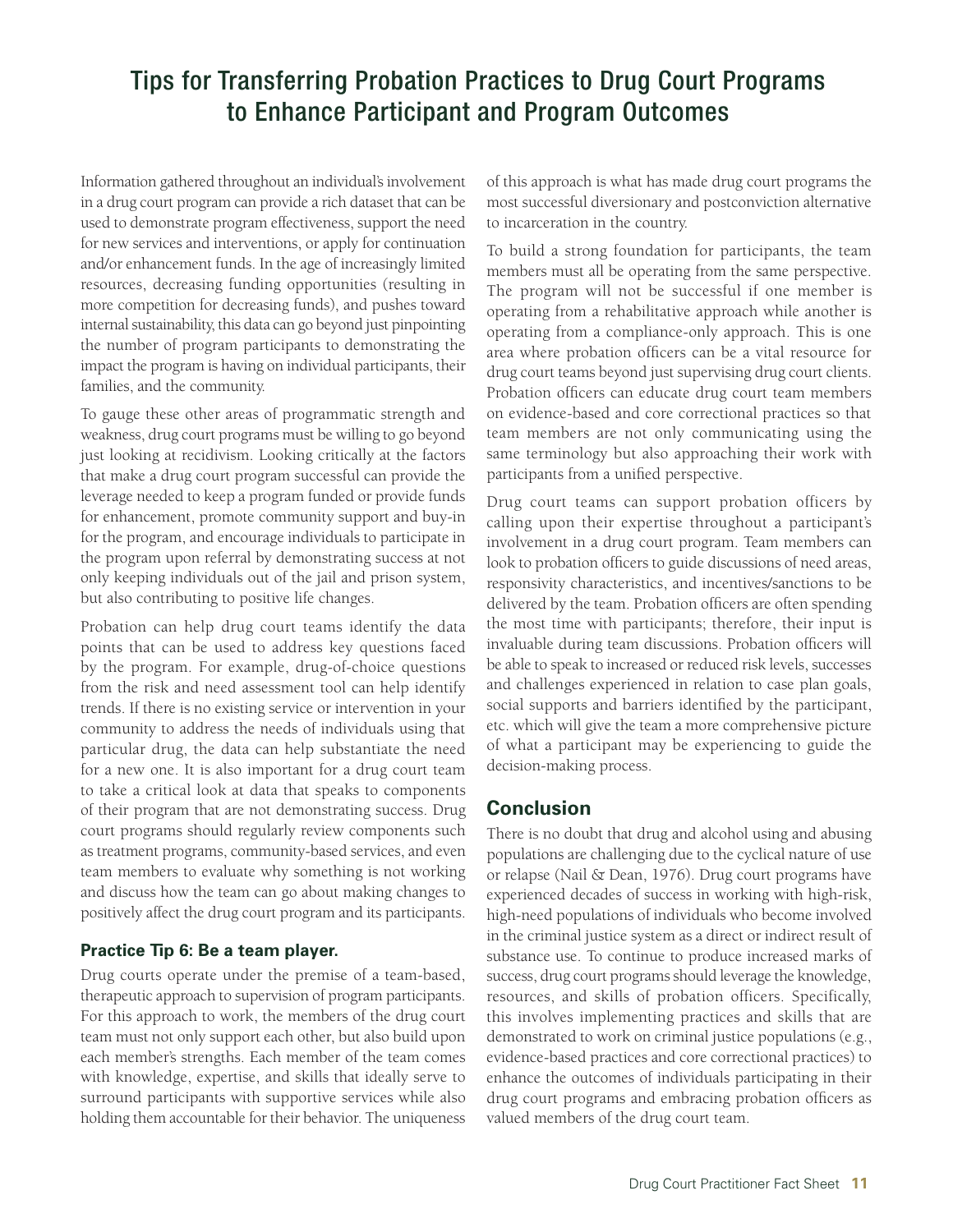



#### References

Andrews, D. A. (2006). Enhancing adherence to riskneed-responsivity: Making quality a matter of policy. *Criminology and Public Policy*, 5, 595–602.

Andrews, D.A. (2007). Principles of effective correctional programs. In L. L. Motiuk & R. C. Serin (Eds.), *Compendium 2000 on effective correctional programming*. Ottawa, Canada: Correctional Service of Canada.

Andrews, D. A., & Bonta, J. (2010). *The psychology of criminal conduct* (5th ed.). New Providence, NJ: LexisNexis.

Andrews, D. A., Bonta, J., & Hoge, R. D. (1990). Classification for effective rehabilitation: Rediscovering psychology. *Criminal Justice and Behavior*, *17*, 19–52.

Andrews, D. A., Bonta, J., & Wormith, S. J. (2004). The Level of Service/Case Management Inventory (LS/CMI). Toronto: Multi-Health Systems.

Andrews, D. A., Bonta, J., & Wormith, S.J. (2006). The recent past and near future of risk and/or need assessment. *Crime & Delinquency, 52*(1): 7-27.

Andrews, D. A., & Dowden, C. (2007). The risk-needresponsivity model of assessment in human service and prevention and corrections crime prevention jurisprudence. *Canadian Journal of Criminology and Criminal Justice, 49*(4): 439-464.

Andrews, D.A., Dowden, C., & Gendreau, P. (1999). *Clinically relevant and psychologically informed approaches to reduced reoffending: A meta-analytic study of human service, risk, need, responsivity, and other concerns in justice contexts*. Unpublished manuscript, Carleton University, Ottawa, Canada.

Aos, S., Miller, M., & Drake, E. (2006). *Evidence-based adult corrections programs: What works and what does not*. Olympia: Washington State Institute for Public Policy. Retrieved from [http://www.wsipp.wa.gov/rptfiles/06-01-](http://www.wsipp.wa.gov/rptfiles/06-01-1201.pdf) [1201.pdf](http://www.wsipp.wa.gov/rptfiles/06-01-1201.pdf).

Belenko, S. (1998). Research on drug courts: A critical review. *National Drug Court Institute Review, I*(1), 1-42.

Bogue, B., et al. (2004). Implementing evidenced-based principles in community corrections: The principles of effective intervention. Washington, DC: U.S. Department of Justice, National Institute of Corrections.

Bonta, J. (2000) Offender assessment: General issues and considerations. *Forum on Corrections Research, 12*(2), 14–18.

Bonta, J., & Andrews, D. A. (2007). *Risk-need-responsivity model for offender assessment and treatment* (Corrections User Report 2007-06). Ottawa, Ontario: Public Safety Canada.

Bonta, J., Bourgon, G., Rugge, T., Scott, T. Yessine, A. K., Gutierrez, L., & Li, J. (2010). *The strategic training initiative in community supervision: Risk-need-responsivity in the real world* (User Report 2010-01). Ottawa: Public Safety and Emergency Preparedness Canada.

Bonta, J., Bourgon, G., Rugge, T., Scott, T. L., Yessine, A. K., Gutierrez, L., & Li, J. (2011). An experimental demonstration of training probation officers in evidence-based community supervision. *Criminal Justice and Behavior, 38*, 1127–1148. doi:10.1177/0093854811420678

Bonta, J., Law, M., & Hanson, K. (1998). The prediction of criminal and violent recidivism among mentally disordered offenders: A meta-analysis. *Psychological Bulletin, 123*(2), 123–142.

Bonta, J., Rugge, T., Scott, T., Bourgon, G., & Yessine, A. (2008). Exploring the black box of community supervision. *Journal of Offender Rehabilitation, 47*(3), 248–270.

Bourgon, G., & Armstrong, B. (2005). Transferring the principles of effective treatment into a "real world" prison setting. *Criminal Justice and Behavior, 32*(1), 3–25.

Braswell, M.C. (1989). Correctional treatment and the human spirit: A focus on relationship. *Federal Probation, 53*(2), 49–60.

Braucht, G., Prevost, J., & Meredith, T. (2004). Automating offender risk assessment. In *Topics in community corrections: Annual issue 2004* (pp. 35–41). Washington, DC: U.S. Department of Justice, National Institute of Corrections.

Carey, M. (2010). *Coaching packet: Effective case management*. Washington, DC: U.S. Department of Justice, Bureau of Justice Assistance.

Carter, M., & Sankovitz, R. (2014). *Dosage probation: Rethinking the structure of probation sentences*. Washington, DC: U.S. Department of Justice, National Institute of Corrections.

Chadwick, N., DeWolf, A. H., & Serin, R. C. (2015). Effectively training community supervision officers: A meta-analytic review of the impact on offender outcome. *Criminal Justice and Behavior, 42*(10), 977. doi: 10.1177/0093854815595661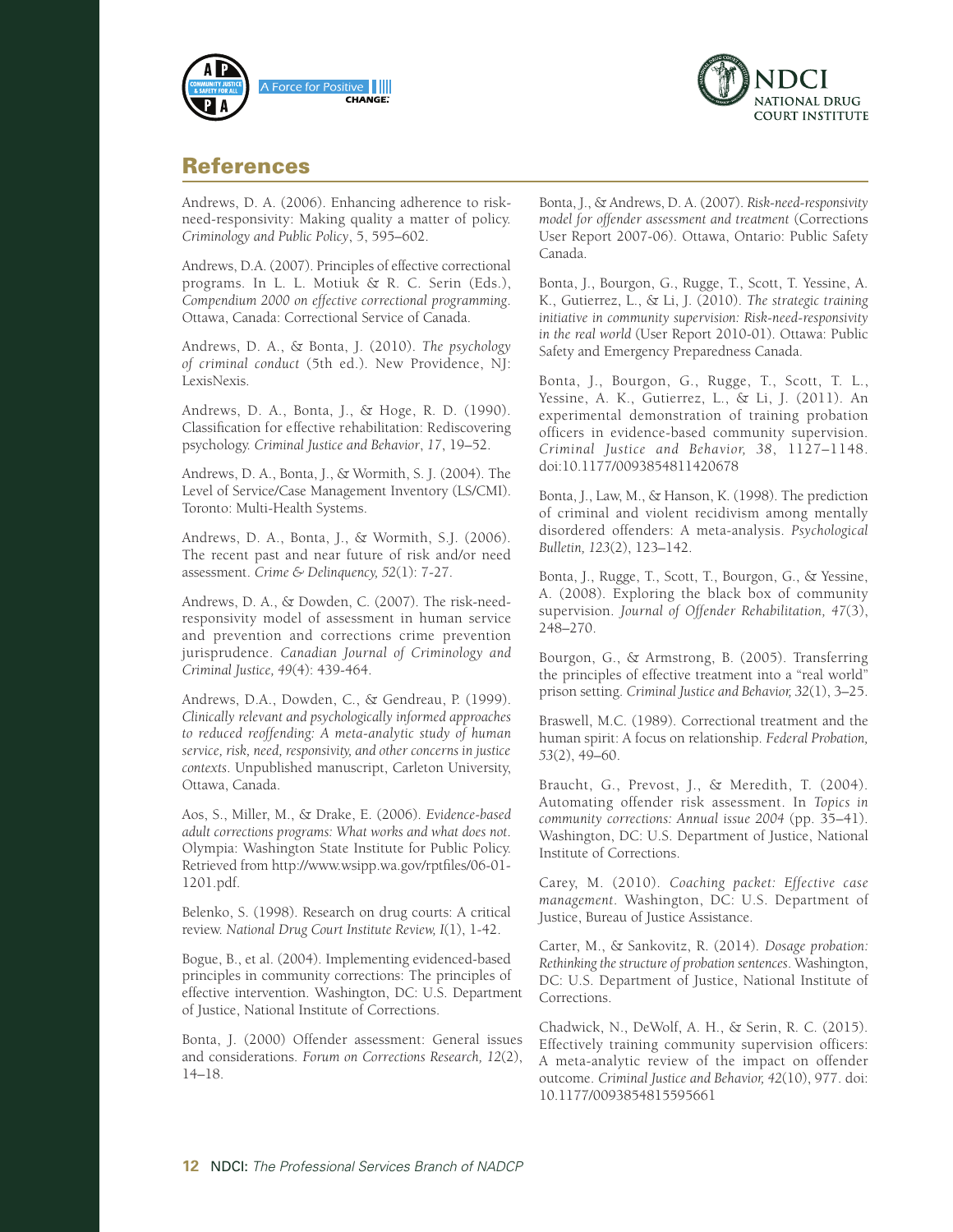Cullen, F. T. (2011). Beyond adolescence-limited criminology: Choosing our future. The American Society of Criminology 2010 Sutherland address. *Criminology, 49*, 287–330.

Cullen, F. T., & Gendreau, P. (2000). Assessing correctional rehabilitation: Policy, practice, and prospects. *Criminal Justice, 3*, 109–175.

DeMichele, M. (2007). *Probation and parole's growing caseloads and workload allocation: Strategies for managerial decision-making*. Lexington, KY: American Probation and Parole Association.

Doran, G. T. (1981). There's a S.M.A.R.T. way to write management's goals and objectives. *Management Review, 70*(11), 35–36.

Dowden, C., & Andrews, D. A. (2004). The importance of staff practice in delivering effective correctional treatment: A metaanalytic review of core correctional practice. *International Journal of Offender Therapy and Comparative Criminology, 48*(2), 203–214.

Drakeford, M. (1992). Quietly, but not at home. *Probation Journal, 39*(4), 202–204.

Fielding, J .E., Tye, G., Ogawa, P. I., Imam, I. J., & Long, A. M. (2002). Los Angeles County drug court programs: Initial results. *Journal of Substance Abuse Treatment, 23*(3), 217–224.

Gendreau, P., & Goggin, C. (1996). Principles of effective correctional programming. *Forum on Corrections Research 8*(3), 38–41.

Gendreau, P. & Swartz, K. (2009). Validating the principles of effective intervention: A systematic review of the contributions of meta-analysis in the field of corrections. *Victim & Offenders (4)2*, 148-169.

Gottfredson, M., & Hirschi, T. (1990). *A general theory of crime*. Stanford, CA: Stanford University Press.

Howells, K. (1998). *Criminogenic needs assessment*. Presentation to DCS, April 24, 1998.

Hubble, M. A., Duncan, B. L., & Miller, S. D. (Eds.) (1999). *The heart and soul of change: What works in therapy*. Washington, DC: APA Press.

James, N. (2015). *Risk and needs assessment in the criminal justice system*. Congressional Research Service. Retrieved from [https://](https://fas.org/sgp/crs/misc/R44087.pdf) [fas.org/sgp/crs/misc/R44087.pdf](https://fas.org/sgp/crs/misc/R44087.pdf).

Kennedy, S. M. (2001). Treatment responsivity: Reducing recidivism by enhancing treatment effectiveness. In L. Motiuk & R. C. Serin (Eds.), *Compendium 2000 on effective correctional programming: Contributing to effective correctional programs* (pp. 30–40). Ottawa, Canada: Correctional Service of Canada.

Kroner, D. G., & Takahashi, M. (2012). Every session counts: The differential impact on previous programmes and current programme dosage on offender recidivism. *Legal and Criminological Psychology, 17*, 136–150.

Labrecque, R. M., Smith, P., Lovins, B. K., & Latessa, E. J. (2014). The importance of reassessment: How changes in LSI-R score can improve the prediction of recidivism. *Journal of Offender Rehabilitation, 53*(2), 116–128.

Lowenkamp, C. T., & Latessa, E. J. (2005). Increasing the effectiveness of correctional programming through the Risk Principle: Identifying offenders for residential placement. *Criminology and Public Policy, 4*(2), 263–290.

Mackenzie, D. (2006). *What works in corrections? Reducing the criminal activity of offenders and delinquents*. New York: Cambridge University Press.

Marlowe, D. B. (Ed.) (2012). Best practices in drug courts [Special issue]. *Drug Court Review, 8*(1).

Marlowe, D. B., & Meyer, W. G. (Eds.) (2011). *The drug court judicial benchbook*. Alexandria, VA: National Drug Court Institute. Available at [http://www.ndci.org/sites/default/files/](http://www.ndci.org/sites/default/files/nadcp/14146_NDCI_Benchbook_v6.pdf) [nadcp/14146\\_NDCI\\_Benchbook\\_v6.pdf.](http://www.ndci.org/sites/default/files/nadcp/14146_NDCI_Benchbook_v6.pdf)

Nail, R. L., & Dean, L. M. (1976). Drug abuse: A manifestation of the cyclic nature of human behavior. *Drug and Alcohol Dependence, 1*(6), 429–434.

National Association of Drug Court Professionals. (1997). *Defining drug court: The key components*. Washington, DC: U.S. Department of Justice. Available at [http://www.nadcp.org/sites/](http://www.nadcp.org/sites/default/files/nadcp/KeyComponents_0.pdf) [default/files/nadcp/KeyComponents\\_0.pdf](http://www.nadcp.org/sites/default/files/nadcp/KeyComponents_0.pdf)

Ogloff, J. R., & Davis, M. R. (2004). Advances in offender assessment and rehabilitation: Contributions of the risk-needsresponsivity approach. *Psychology, Crime, and Law, 10*(3), 229–242.

Onifade, E., Davidson, W., Campbell, C., Turke, G., Malinowski, J., & Turner, K. (2008). Predicting recidivism in probationers with the Youth Level of Service/Case Management Inventory (YLS/CMI). *Criminal Justice and Behavior, 35*(4), 474–483.

Osher, F., D'Amora, D. A., Plotkin, M., Jarrett, N., & Eggleston, A. (2012). *Adults with behavioral health needs under correctional supervision: A shared framework for reducing recidivism and promoting recovery*. Washington, DC: U.S. Department of Justice, National Institute of Corrections.

Palmer, T. (1995). Programmatic and non-programmatic aspects of successful intervention: New directions for research. *Crime & Delinquency, 41*(1): 100–131.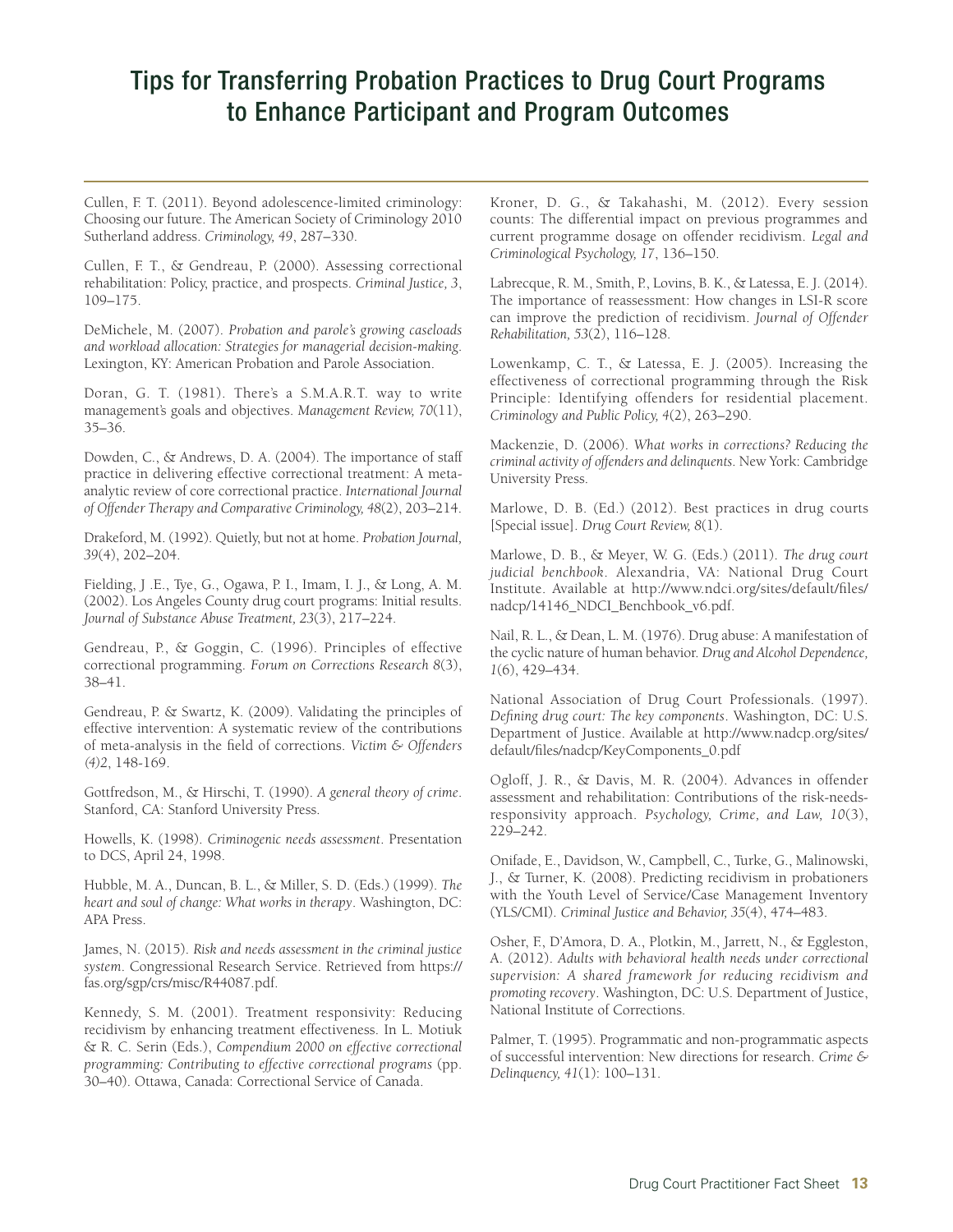



#### References *(continued)*

Paparozzi, M. A., & Gendreau, P. (2005). An intensive supervision program that worked: Service delivery, professional orientation, and organizational supportiveness. *Prison Journal, 85*(4), 445–466.

Partridge, S. (2004). *Examining case management models for community sentences*. (Home Office Online Report 17/04). London: Home Office.

Petersilia, J. (2003). *When prisoners come home: Parole and prisoner reentry*. New York: Oxford Press.

Petersilia, J., & Turner, S. (1993). *Evaluating intensive supervision probation/parole: Results of a nationwide experiment*. (Research in brief.) Washington, DC: U.S. Department of Justice, National Institute of Justice.

Pew Center on the States. (2011). *State of recidivism: The revolving door of America's prisons*. Washington, DC: The Pew Charitable Trusts.

Polaschek, D. (2012). An appraisal of the risk–need– responsivity (RNR) model of offender rehabilitation and its application in correctional treatment. *Legal and Criminological Psychology, 17*(1), 1–17.

Robinson, C. R., Lowenkamp, C. T., Holsinger, A. M., VanBenschoten, S., Alexander, M., & Oleson, J. C. (2012). A random study of staff training aimed at reducing re-arrest (STARR): Using core correctional practices in probation interactions. *Journal of Crime and Justice, 35*, 167–188.

Shaffer, D. K. (2011). Looking inside the black box of drug courts: A meta-analytic review. *Justice Quarterly, 28*(3), 493–521.

Shaffer, D., Hartman, J., Listwan, S., Howell, T., and Latessa, E. (2011). Outcomes among drug court participants: Does drug of choice matter? *International Journal of Offender Therapy and Comparative Criminology, 55*(1), 155–172.

Shanahan, R. & Agudelo, S.V. (2001). *Close to home: Building on family support for people leaving jail*. New York: Vera Institute of Justice.

Sperber, K. G., Latessa, E. J., & Makarios, M. D. (2013). Examining the interaction between level of risk and dosage of treatment. *Criminal Justice and Behavior, 40*, 338–348.

State Court Administrator's Office, Colorado Division of Probation Services. (2011). *Drug of choice and success*. (Colorado Probation Research in Brief). Retrieved from [https://www.courts.state.co.us/userfiles/file/](https://www.courts.state.co.us/userfiles/file/Administration/Probation/ResearchInBriefs/RIB_DrugChoice-Sept_11.pdf) [Administration/Probation/ResearchInBriefs/RIB\\_](https://www.courts.state.co.us/userfiles/file/Administration/Probation/ResearchInBriefs/RIB_DrugChoice-Sept_11.pdf) [DrugChoice-Sept\\_11.pdf](https://www.courts.state.co.us/userfiles/file/Administration/Probation/ResearchInBriefs/RIB_DrugChoice-Sept_11.pdf).

Steadman, H. S. (1995). The diversion of mentally ill persons from jails to community-based services: A profile of programs. *American Journal of Public Health, 85*(12), 1630–1635.

Taxman, F. S. (2002). Supervision: Exploring the dimensions of effectiveness. *Federal Probation, 66*(2), 14–27.

Taxman, F. S. (2008). No illusions: Offender and organizational change in Maryland's proactive community supervision. *Criminology and Public Policy, (7)2*, 275-302.

Taxman, F. S., & Marlowe, D. B. (Eds.) (2006). Risk, needs, responsivity: In action or inaction? [Special issue]. *Crime and Delinquency, 52*(1).

Trotter, C. (1999). *Working with involuntary clients: A guide to practice*. London: Sage.

Trotter, C. (2013). Reducing recidivism through probation supervision: What we know and don't know from four decades of research. *Federal Probation 77*,  $43 - 48.$ 

Ward, T., Melser, J., & Yates, P. M. (2007). Reconstructing the risk-need-responsivity model: A theoretical elaboration and evaluation. *Aggression and Violent Behavior, 12*(2), 208–228.

Wood, D. (2007). *Why home visit? An analysis of offender and staff attitudes to home visitation in probation practice*. (Thesis, Liverpool Hope University, Liverpool, UK).

Young, D., Taxman, F. S., & Byrne, J. (2002). *Engaging the community in offender reentry*. Unpublished report. Retrieved November 8, 2007, from [http://www.ncjrs.](http://www.ncjrs.gov/pdffiles1/nij/grants/196492.pdf) [gov/pdffiles1/nij/grants/196492.pdf.](http://www.ncjrs.gov/pdffiles1/nij/grants/196492.pdf)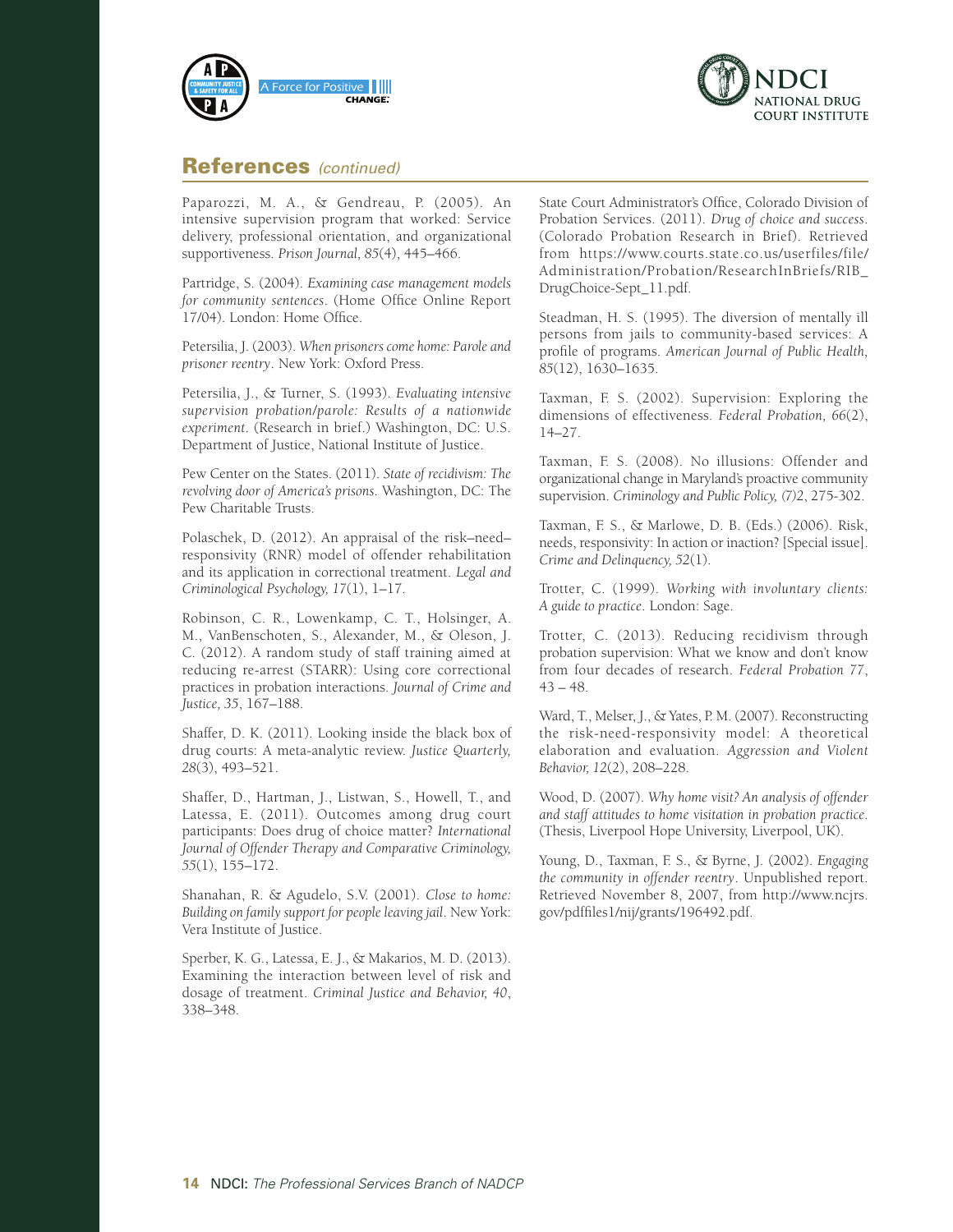| <b>Notes</b> |  |
|--------------|--|
|              |  |
|              |  |
|              |  |
|              |  |
|              |  |
|              |  |
|              |  |
|              |  |
|              |  |
|              |  |
|              |  |
|              |  |
|              |  |
|              |  |
|              |  |
|              |  |
|              |  |
|              |  |
|              |  |
|              |  |
|              |  |
|              |  |
|              |  |
|              |  |
|              |  |
|              |  |
|              |  |
|              |  |
|              |  |
|              |  |
|              |  |
|              |  |